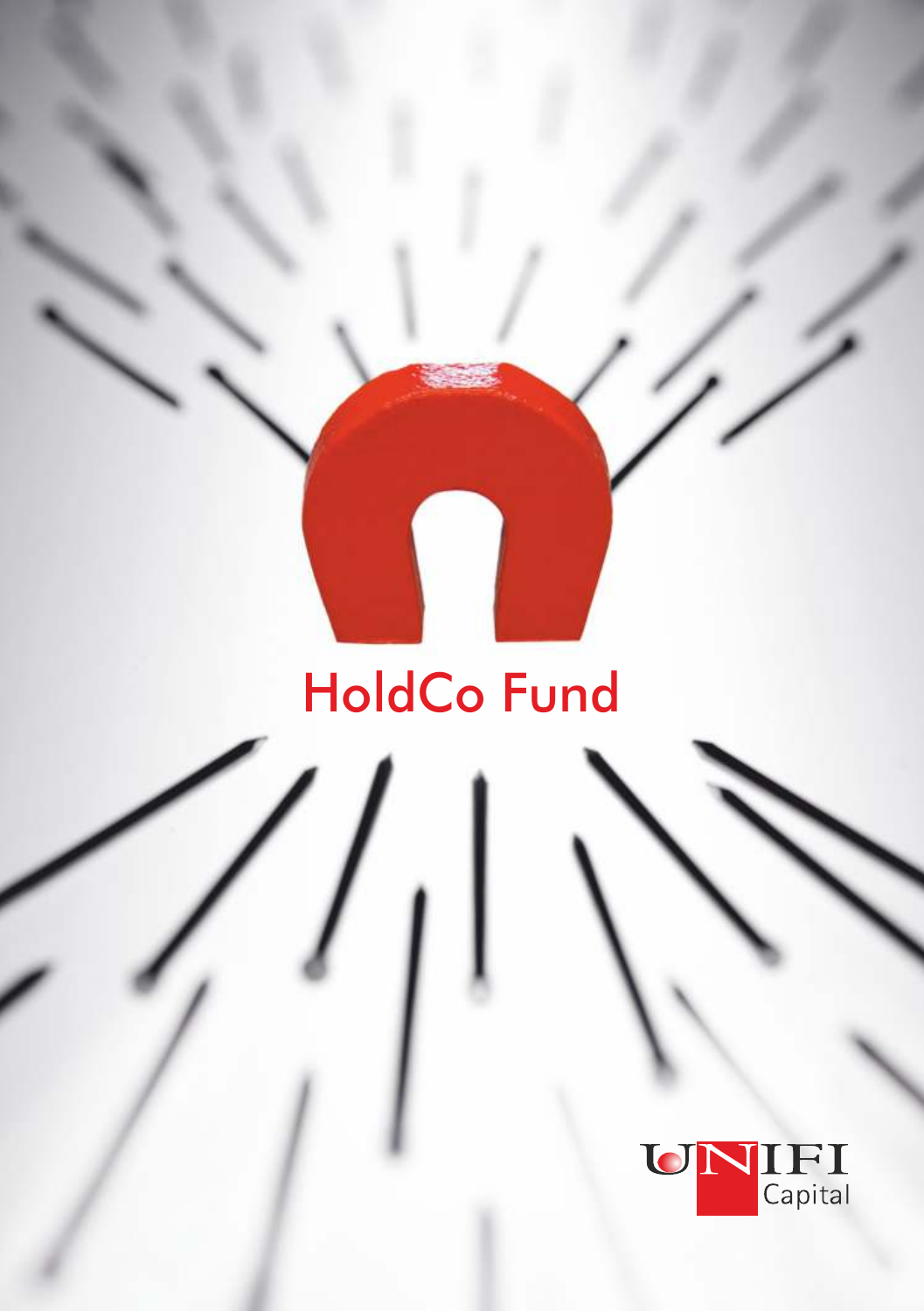How few companies evolved to be holding companies**?**

Why stocks of such companies always trade at a huge discount to their value**?**

What has changed now for them to deliver exceptional returns in future**?**

What is Unifi's Advantage in pursuing this theme?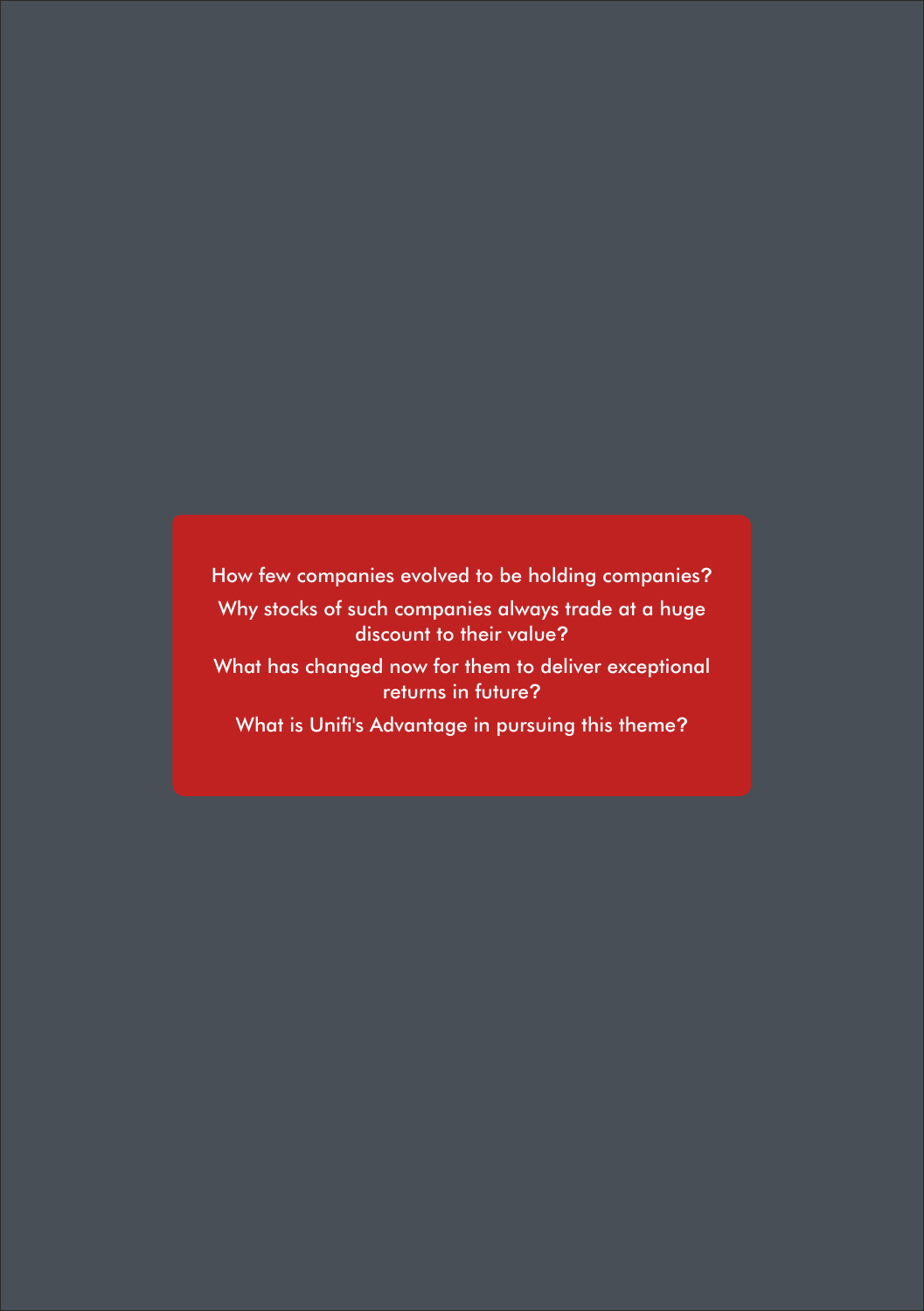# How Holding Companies (HoldCo) evolved?

Over the years, Corporate India has had three types of holding companies.

- Operating companies whose cash flow was used by promoters to acquire stakes in group companies.
- Investment holdings in operating companies that subsequently were demerged and got listed separately.
- Companies operating distinctly different businesses in one corporate entity deciding to bring focus by separating businesses and spin-off each business into separate companies but retained cross holdings.

#### Why they trade at discount to fair value, always?

Usually stocks of holding companies, whether they hold investment stakes in companies or assets (financial, real estate or brand) trade at discount to their underlying value.

#### The main reasons are:

- Distribution tax if assets are to be distributed.
- 'Lack of control' discount because minority shareholders can't exercise control over the method and timing of distribution.
- Uncertainty over future growth of the underlying assets.
- Tendency of the controlling promoter to unlock value but instead of distributing to shareholders, re-invest in building his kingdom etc.

#### Globally such discounts typically range between 20% and 40%. How different is this in Indian context?

In India, the discounts range are wider, between 30% and 80% and in few cases even more than 80%. Why is the Indian context unique?

- The promoter holding is very high, above 50% in most cases, unlike global peer groups.
- Most of the underlying investment holdings are in group companies controlled by the same promoter resulting in a perception that it will be perennially held as such with no intent to monetize.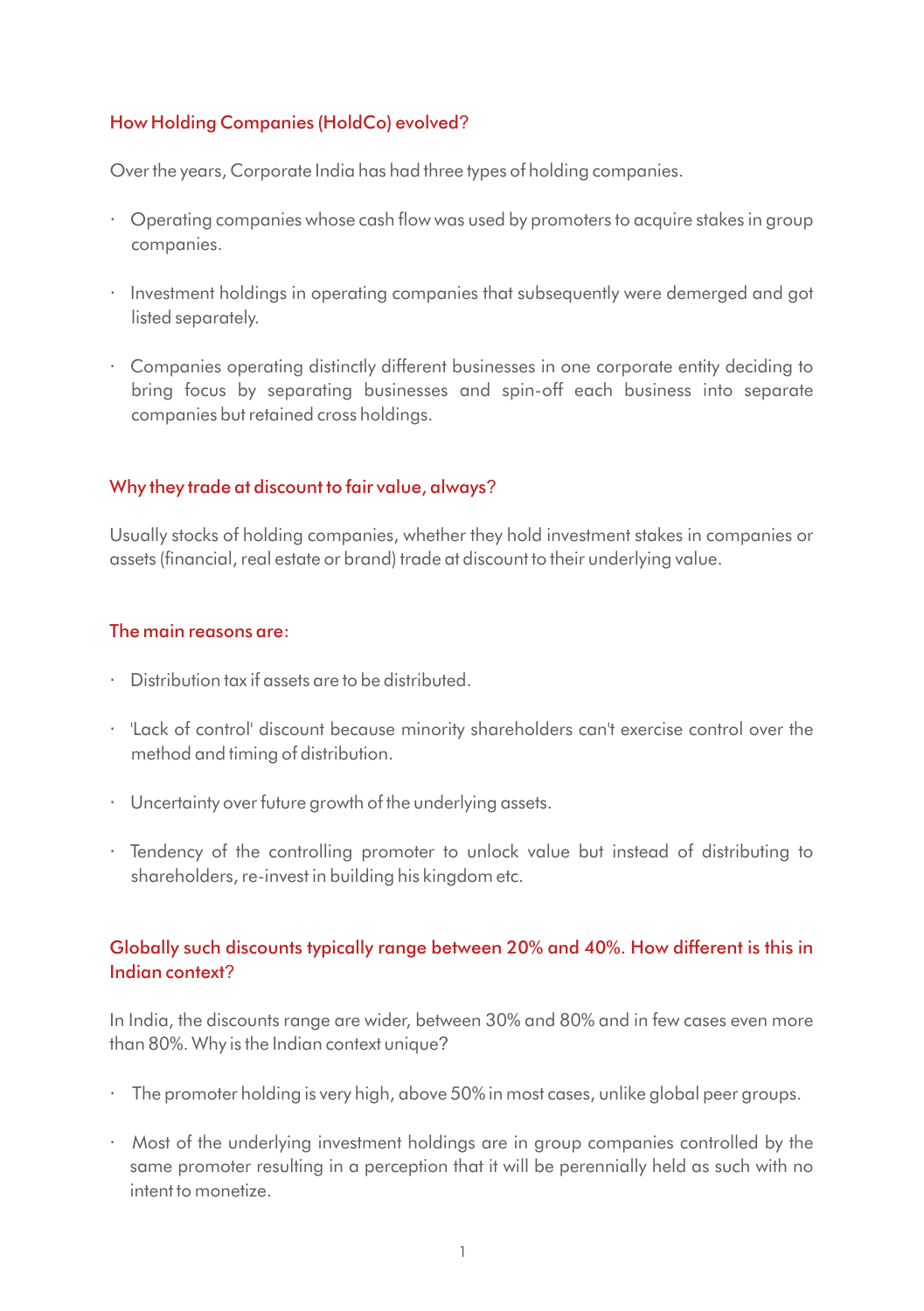- Most such companies are small caps with capitalization lower than *₹* 1000 Cr resulting in daily trading value of less than *₹* 1 Cr. Neither Institutions nor large investors are active in this space leaving price discovery mechanism to promoter and smaller group of noninstitutional / retail investors.
- Disclosure standards in such companies are lower than desired level resulting in information asymmetry and hence the wider discount.

## What has changed post 2013?

Companies Act, 2013 – a game changer for Public Shareholders

Companies Act 2013 that replaced Companies Act 1956 is a landmark legislation and is likely to have far-reaching consequences on all companies operating in India. Some of the defining changes in the Companies Act 2013 are:

#### Related party transactions

Under the Companies Act 2013, specified related party transactions require prior approval of public shareholders by way of a resolution. To pass a related party resolution, the votes cast in favour of the resolution must be more than the number of votes cast against it. In most cases the related party who is a promoter cannot vote on such a resolution and hence the non-promoter shareholders can objectively review such cases and make their decisions heard.

For example, (i) An MNC's proposal to hike payment of royalty to its parent would attract this provision. (ii) A company's proposal to extend a guarantee covering the borrowings of its associate company would need to clear this hurdle. Subsequent to companies act 2013 coming into effect, there have been several instances of related party transactions involving even well-known companies like Maruti Suzuki, Ambuja Cements, United Spirits, Raymonds etc being put to vote and decided by the majority opinion of the non-promoter shareholders. Accordingly, it has become essential for the promoter shareholders to establish that the related party transactions are fair to the company and all its shareholders otherwise they will not be able to get the required consent for such resolutions.

#### Class action suits to fight mismanagement and oppression

The most talked about provision of the Companies Act 2013 has been the introduction of a very powerful American legal concept called Class action. One or more members or class thereof can apply to NCLT for orders to prevent management from running the company in a manner that is prejudicial to the interests of the company.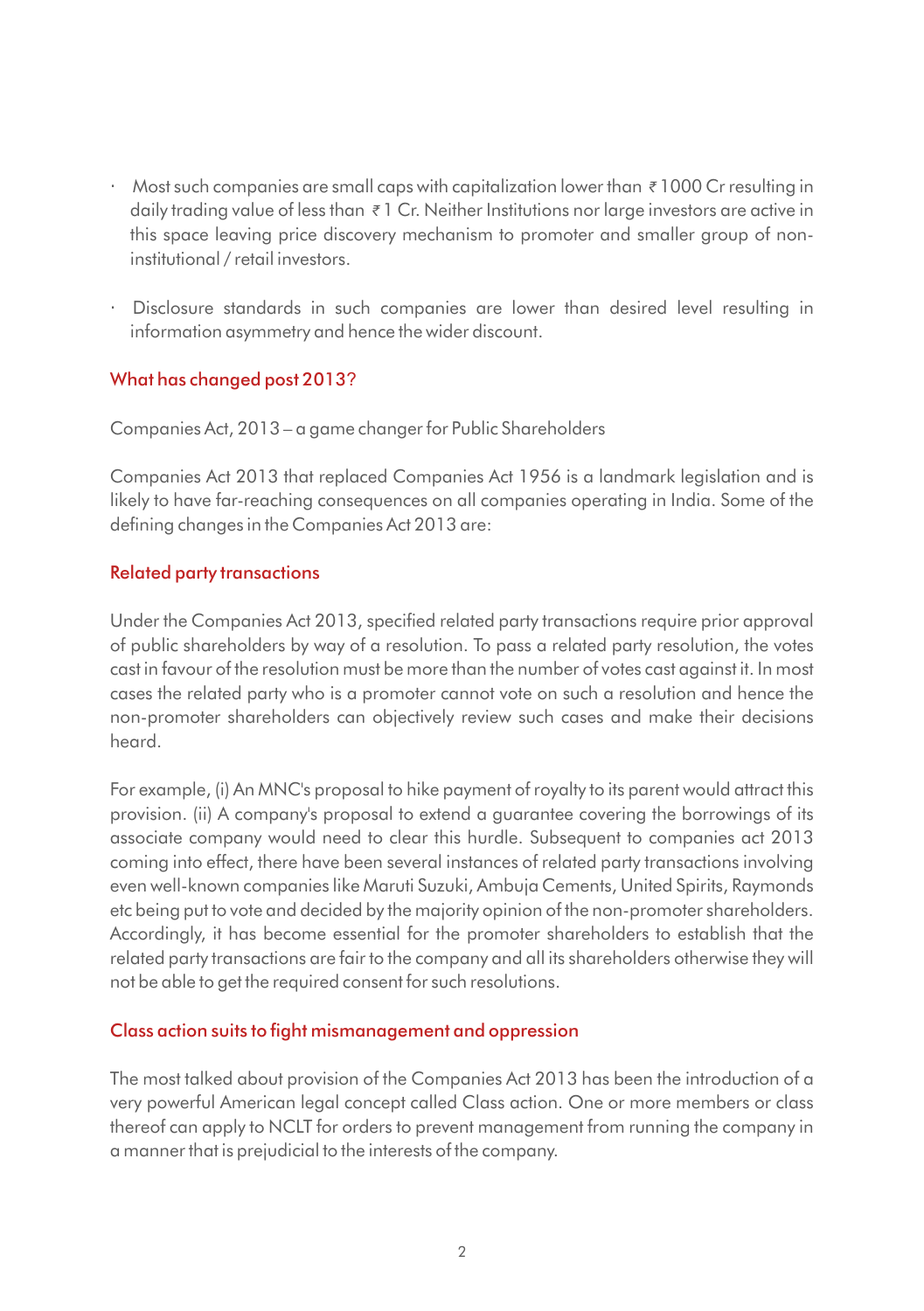As per the extant regulations, an application for class action can be filed by  $-$ 

- I) At least five percent of the total number of members of the company or one hundred members of the company (whichever is less)
- (or)
- II) Member or members holding not less than 2 percent of the issued share capital of the company, in case of a listed company. (5% if it's an unlisted company)

#### SEBI regulation on mutual fund participation in corporate democracy i.e. Voting.

In the past institutional investors typically conveyed their objections to managements discreetly behind closed doors. This has often been ineffective in conflict resolutions. SEBI's emphasis on corporate governance and Mutual Funds participation in voting process, the growing institutional ownership in listed firms and the growing influence of proxy advisory services will make it harder for managements to act in a manner that is not in the interests of minority shareholders.

Going forward, from the management perspective, flexibility is lost as related party transactions will no longer be easily possible along with the looming threat of class action suits. Minority shareholders (hitherto with no recourse except to ask for a vote and lose) now have the veto power to prevent unilateral conflict of interest situations that would disproportionately affect their interests.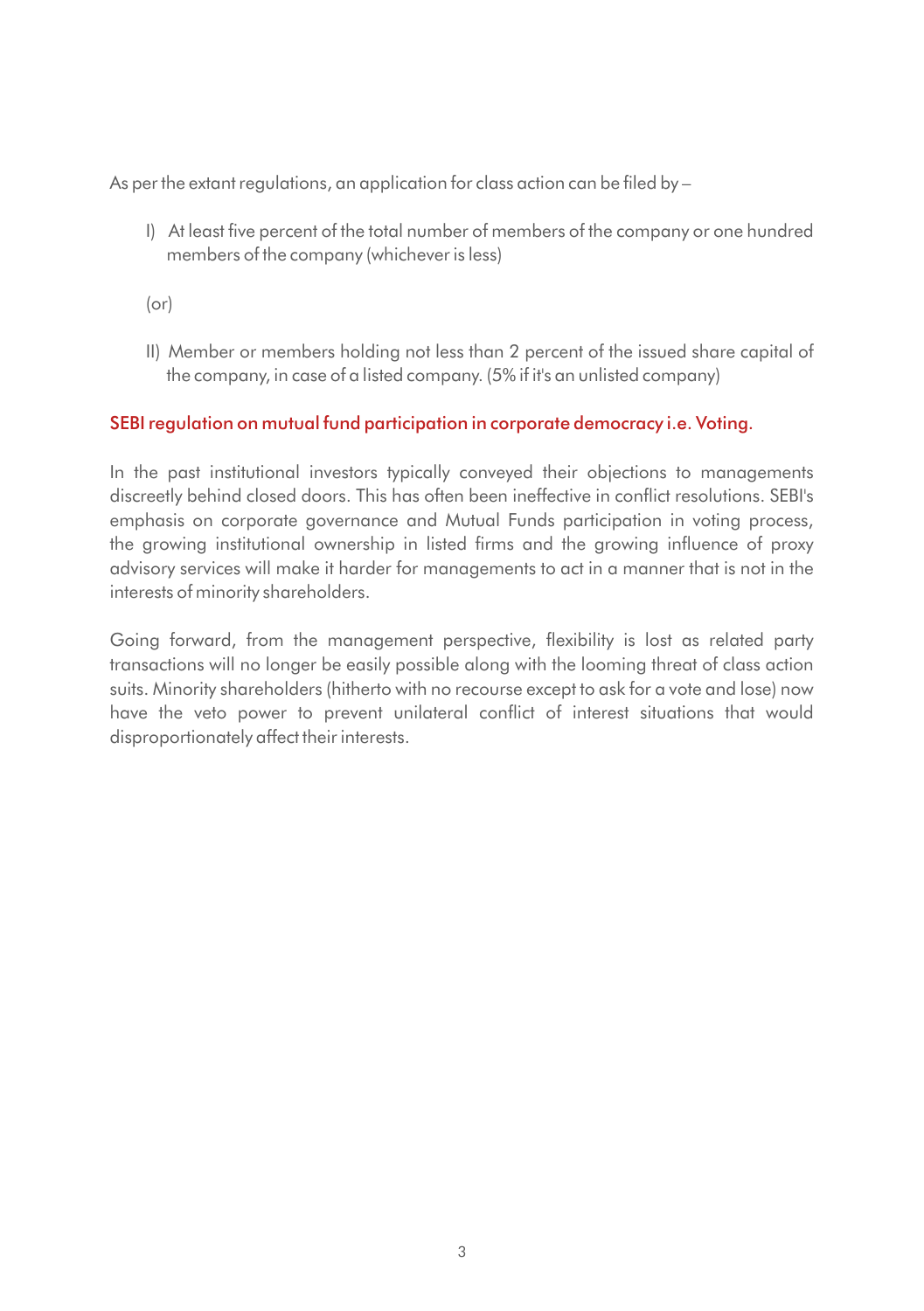#### Drivers of Discount in Holding Companies:

There are various academic studies in global markets on the pattern of holding companies discount movements over time and the events that triggers significant swings in the discount rates. We have had extensive studies on this subject in the Indian context.

Our observations are as follows:

 Market Cycles - Holding companies trade at a steep discount in bear markets and at a signicantly lower discount in bull markets.



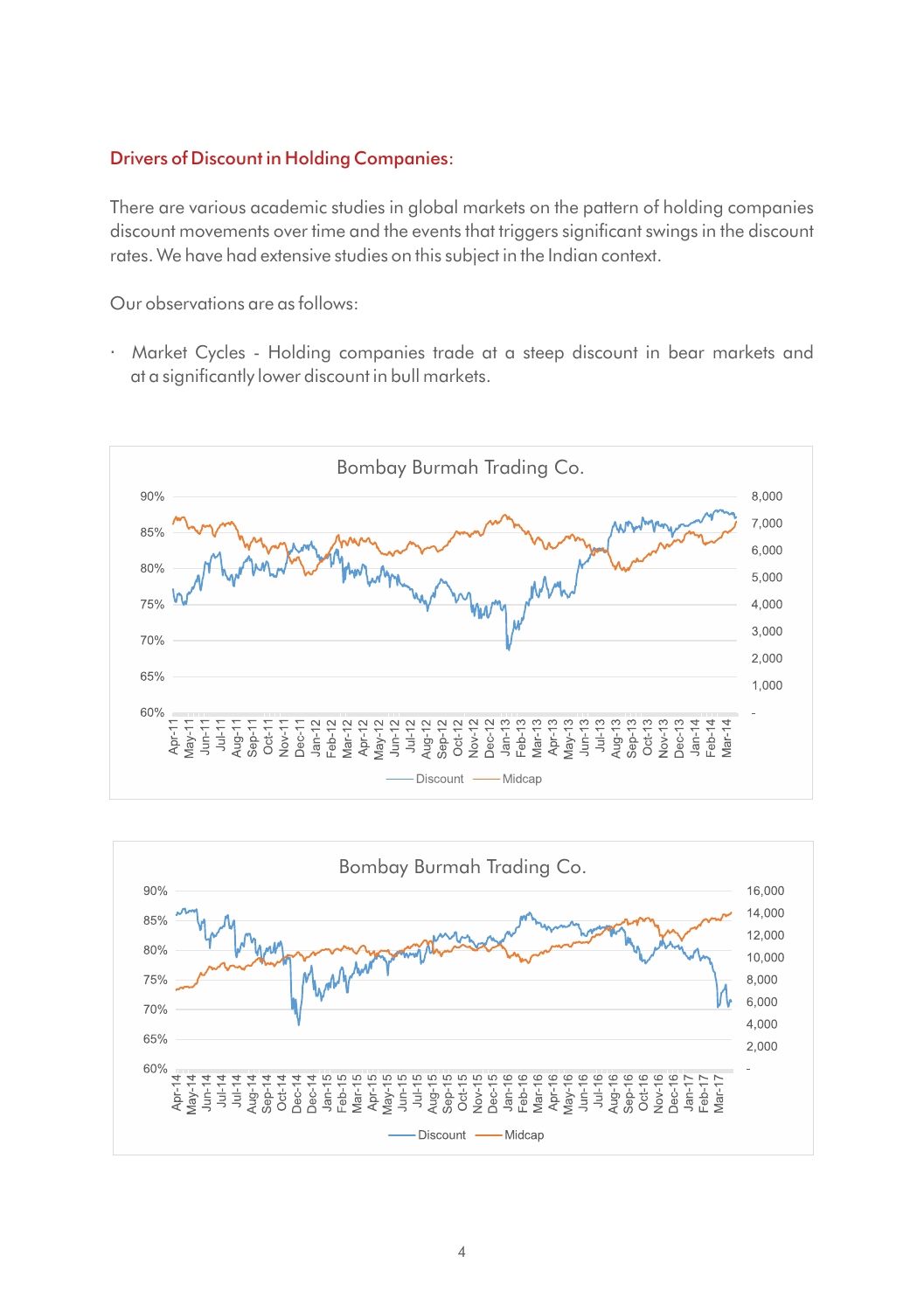Change in the value of holdings - Even if the discount remains the same, a holding company's stock would appreciate or decline in line with the price performance of its underlying assets; particularly where the underlying companies are listed.



An event like distribution of income, value unlocking in underlying assets held, M&A in investee companies result in sudden but varying level of discounts narrowing down. Delisting or share swap typically leads to rapid convergence of stock price towards the net asset value.

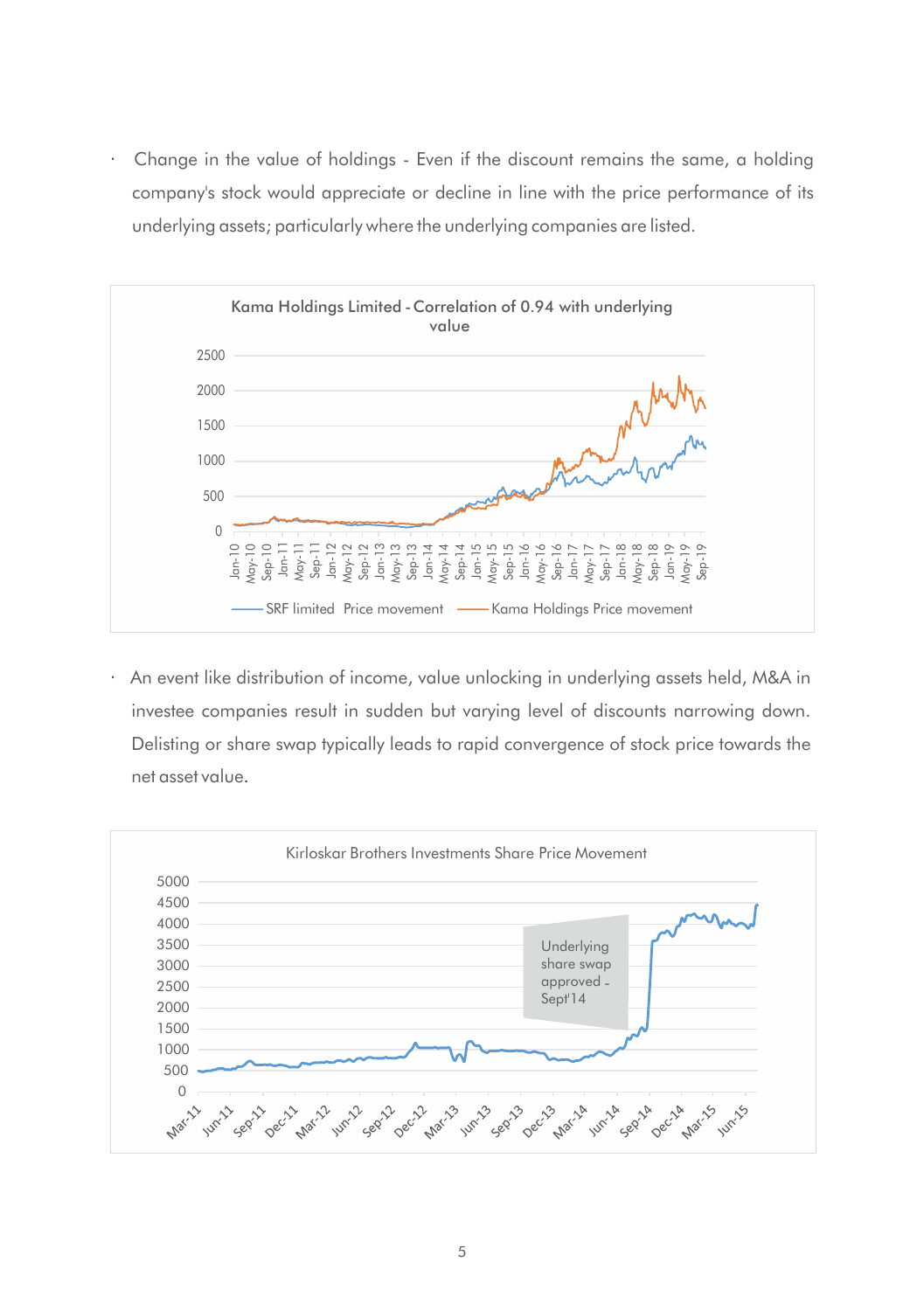### Current Opportunity: Holding companies @ 2019

Equity markets have been sideways for the last few years. While the large caps have scaled to higher levels, the small and midcaps have fallen off considerably from the highs of 2017. It is at such times that the discount at which holding companies trade, start widening only to narrow down at a later stage when markets do well and trend upwards. It provides discerning investors an opportunity to build positions as the discounts widen and make good gains by exiting when the discounts contract. The important point to remember is when we buy a holdco stock at 90% discount, we would make 100% return even if the discount falls by just 10%.

Additionally, as the economic activity picks up, earnings and market sentiment improve and enhance the valuation of the underlying companies. Accordingly, stocks of holding companies tend to move up even if their discount to their NAV representing the valuation underlying listed companies remains the same.

The regulatory changes (Companies Act 2013) have enabled certain shareholder rights and brought sweeping changes in how companies approach "Related Party Transactions". The renewed thrust of SEBI in ensuring higher level of corporate governance would induce the promoters to unlock value through corporate actions like delisting, share swap, increased dividends, buybacks etc.

#### **Strategy**

Unifi would focus on holding companies which are sub-scale and run as group holding companies rather than strategic investment companies. These companies that otherwise have stakes in strong operating businesses but are typically run by, for and of the promoter are the most likely ones to feel the heat of change in regulatory landscape and increase in investor activism. There is a clear opportunity to plan well and buy assets with a fair value of *₹* 100 at *₹* 30 or lower. Unobtrusive nudge will be pursued as a catalyst to induce the promoters to de-merge valuable assets and /or de-list as the case may be.

Even if they pay a considerable premium to current market prices, the promoters would still acquire the required stake at a meaningful discount to its fair valuation.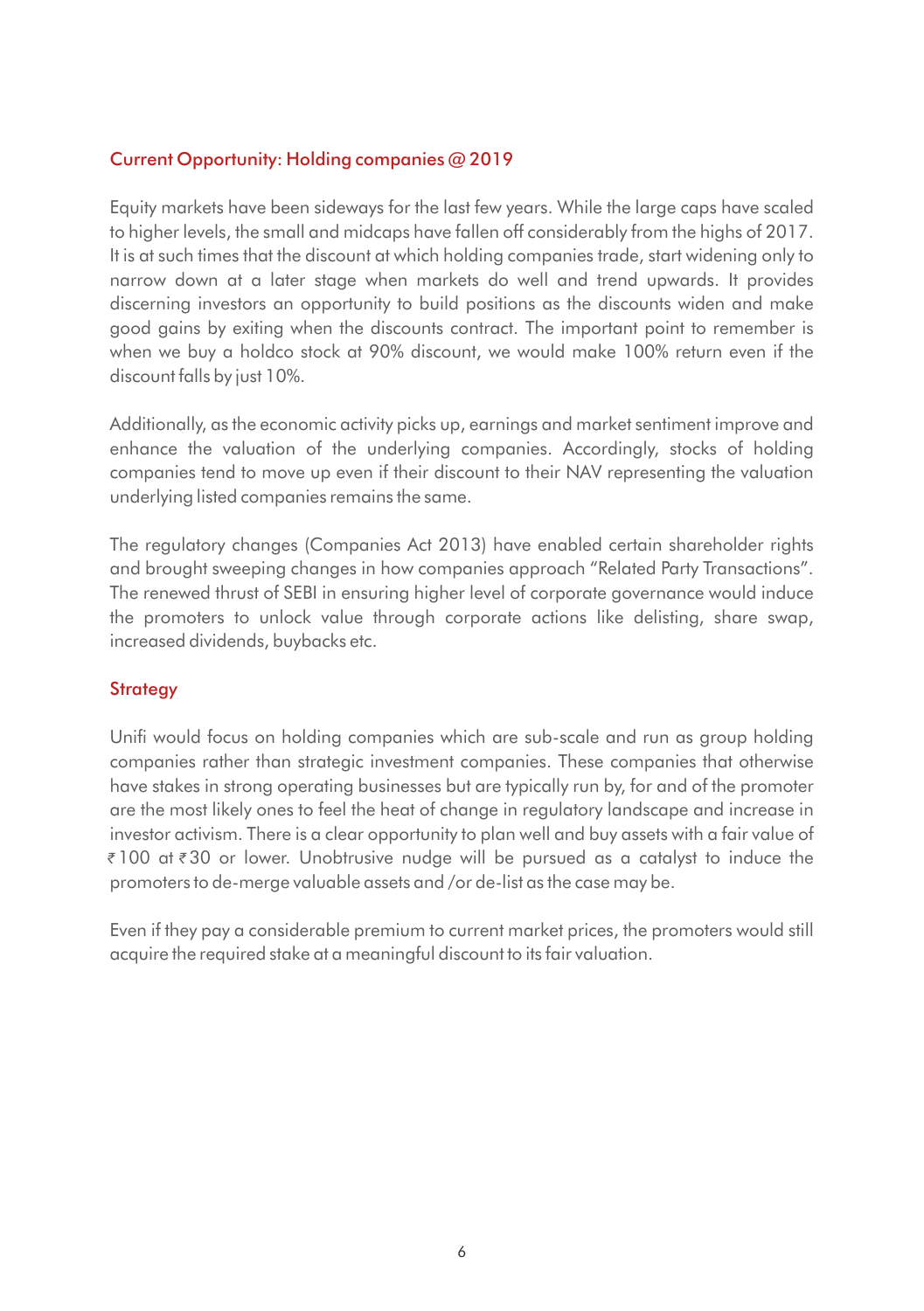#### Universe

As we reckon that large holding companies administered with strategic intent are unlikely to be delisting candidates, we would like to focus on mid-sized holding companies that

- Offer deep value i.e. where their current market capitalization is just a fraction of the market value of their investments.
- The underlying companies/assets that holding companies own offer an attractive proposition as regards earnings growth and valuation gains;
- Deal in related party transactions where seeking approvals could get complicated going forward.
- Seem likely to be the focus of delisting attempts by the management either for the aforementioned reasons or other explainable grounds.

We would also focus on a select few operating companies with investments that hold no strategic value to their core business and have not yet considered demerger. We believe that these companies have to address the problem of valuation gap sooner or later. In any case, we intend to steer clear of managements who have a reputation for brazen acts of selfenrichment at the cost of the company, outright impropriety and a "don't care" attitude towards compliance and governance.

#### Risk Dynamics

Illiquidity is the biggest risk beckoning the investor considering exposure to Holding Companies. Most of value unlocking in holding companies will exhibit a "pressure cooker" effect in price whereby a single event can fast-track the valuation convergence. Till then the stock may remain sideways or even drop in a rising market. Price volatility is also an unavoidable phenomenon where the discount between fair value and market value converge in a bull market and widen in a bear market in addition to volatility in fair value itself.

Sophisticated investors tend to measure the risk as the probability of the absolute loss of the capital. Since each stock is bought at a steep discount to current price of a growing asset, chances of a capital loss are quite less. On the other hand, if we define risk as measured by standard deviation of the stock, then such stocks would fall under the high risk category.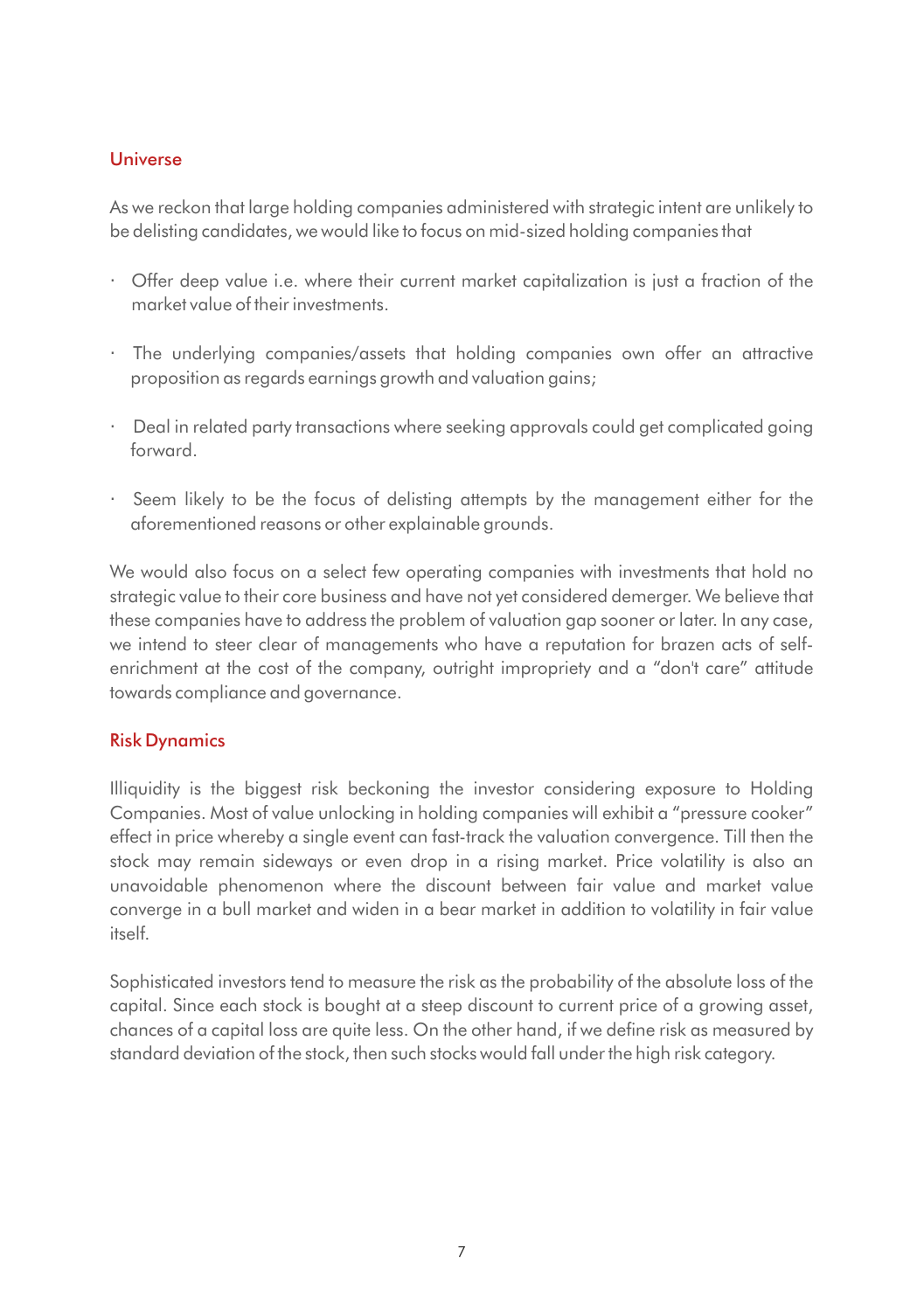#### Structure & Fees:

The fund will operate on the PMS platform where the investor's assets will remain either in cash with a bank/liquid fund (pending deployment) or if deployed, in the form of stock with CDSL. In either case, the assets will be in the name of the investor. While the tracking and monitoring of the investments will be active, the account level movements will be passive, resulting in lower transaction costs and better post-tax return. The theme is not predicated on "activism" lines requiring extensive legal and incidental costs. However, it does require services at constant intervals from legal/regulatory experts to engage with the investee companies and hence would have ongoing costs.

#### Tenure & Commercials

#### ONLY FIXED FEE

- 1. Tenure of 5 years or 200% absolute return whichever is earlier.
- 2. Management fee of 2% p.a. of the AUM will be charged on a monthly basis on the last working day value.

#### OR

#### PROFIT SHARE

- 1. Tenure of 5 years or 200% absolute return whichever is earlier.
- 2. Management Fee of 1% p.a. of the AUM will be charged.
- 3. Unifi's share of profit will be 20% of profits above 12% p.a. compounded return.
- 4. Profit share is payable only on exit.
- 5. Unifi will adjust the Management Fee with the profit share and hence it is NOT both.
- 6. In case of pre-closure, the hurdle rate will be reduced from 12% p.a. to 10% p.a. and fee offset benefit is not available.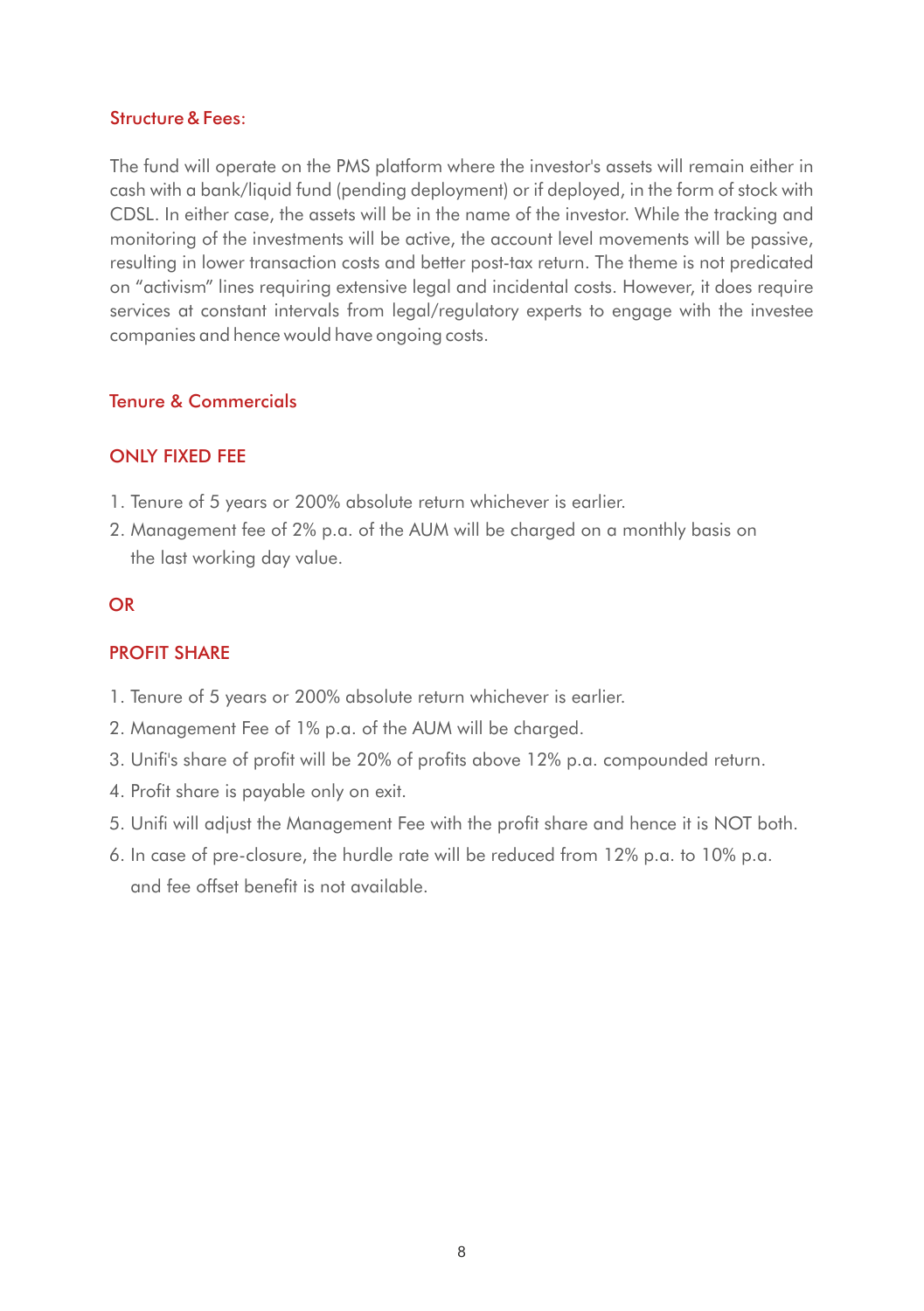#### The Unifi Advantage:

Over the years, Unifi has had a successful investment track record in niche themes centered exclusively on delisting, open offers and spinoffs. We have an 18-year track record in investing in open offers/buybacks for our flagship event arbitrage theme and have built a huge repository of relevant information. The experience gained in actually investing client assets in 200+ such transactions over this period is unmatched in the industry.

The fund management experience of our Delisting Fund, India Spinoff Fund and Holdco Fund have provided valuable learnings right from the mechanics of the process to the nuances that drive the valuation and management behaviour.

Qualitative insights are more important than quantitative facts in evaluating investment opportunities in such themes. While the investment approach is process driven, particular emphasis is given to regulatory and corporate governance risks.

This rich repository of our actual investment experience combined with the practical insights gathered therein is the backbone for the launch of this Holding companies theme.

As most of such valuation gap opportunities exist in small cap companies with lower liquidity, size obsessed Institutional interest would remain low. Unifi being a boutique firm have successfully pursued such niche themes in the past. Investor returns from such themes of Unifi were superior both in absolute terms as well as relative to relevant benchmarks.